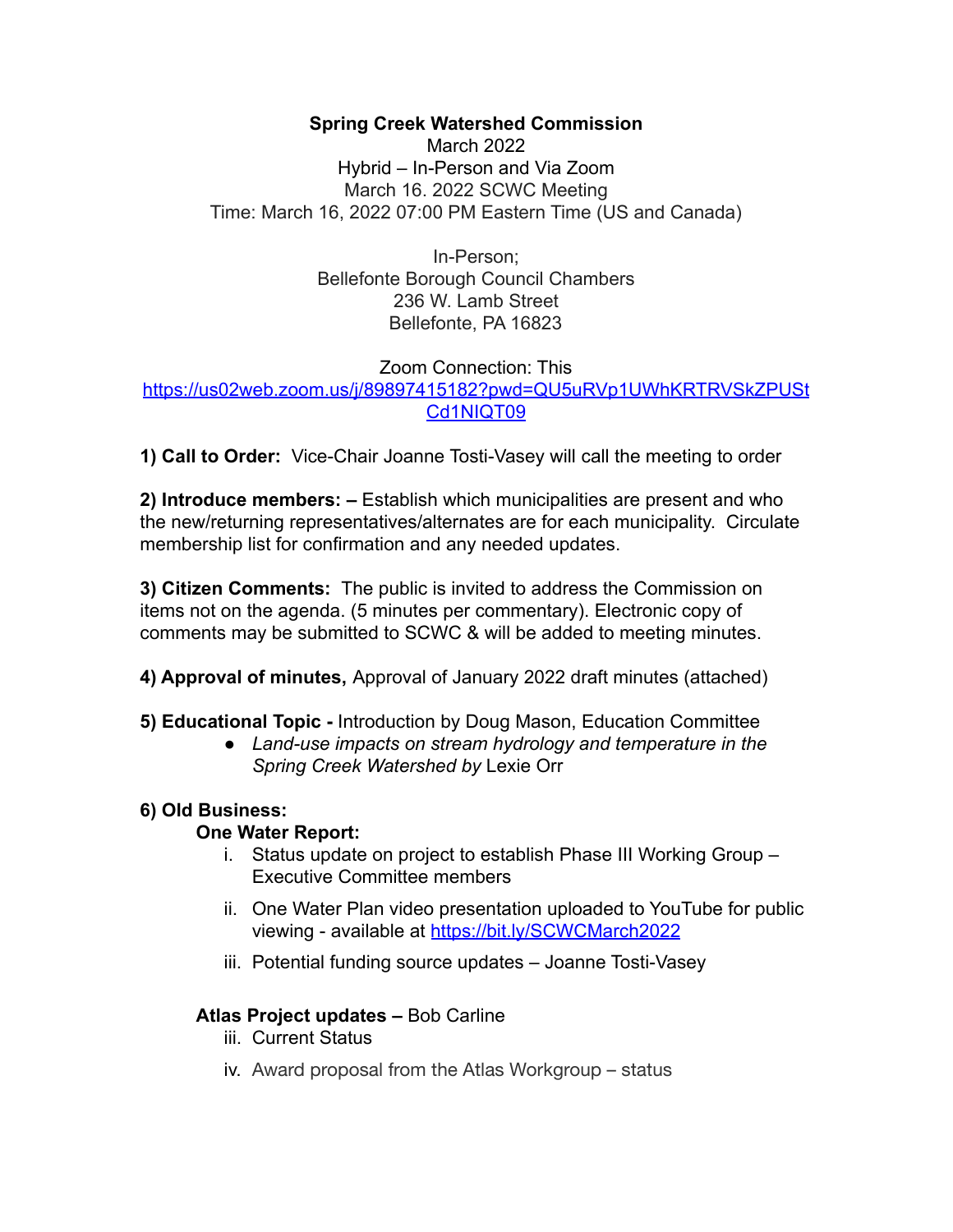**Education Committee updates –** Doug Mason and Jasmine Fields Educational Topics for remainder of 2022

- o **Confirmed presentations**
	- May: Tony Butta *Climate Modeling of the Spring Creek Watershed in light of increasing extreme weather*
	- July: Carolyn Hatley & Sarah Kania -- *The Senior Environmental Corps Program & other volunteer opportunities available through Clearwater Conservancy*
	- September: PSU Professor Lauren McPhillips *Walnut Springs Constructed Wetland in the Borough*
	- November: Kimberlie Gridley tentative title *Pennsylvania's One Water Task Force*

**SCWC Facebook Page –** Izen Lingenfelter

#### **Reminder: Groundwater Symposium, May 5th –** Bill Sharp

Registration scholarships for Commission members and alternates approved.

The complete Symposium agenda and registration available later in March at [<https://iee.psu.edu/events/pennsylvania-groundwater-symposium>](https://iee.psu.edu/events/pennsylvania-groundwater-symposium)

In celebration of National Drinking Water Week, Penn State Extension, the Master Well Owner Network, and the Pennsylvania Department of Environmental Protection along with numerous other sponsors and partners are seeking presenters and sponsors for the 2022 Pennsylvania Groundwater Symposium to be held online. The PA Groundwater Symposium provides a forum for researchers, students, professionals, and educators working in the groundwater field to exchange information and promote the protection of groundwater resources throughout the state. The day-long symposium will include a mix of recorded and live sessions. Plenary and concurrent session speakers will address numerous important groundwater issues in Pennsylvania. Registrants can also receive continuing education credits for attending all sessions.

# **7) New Business:**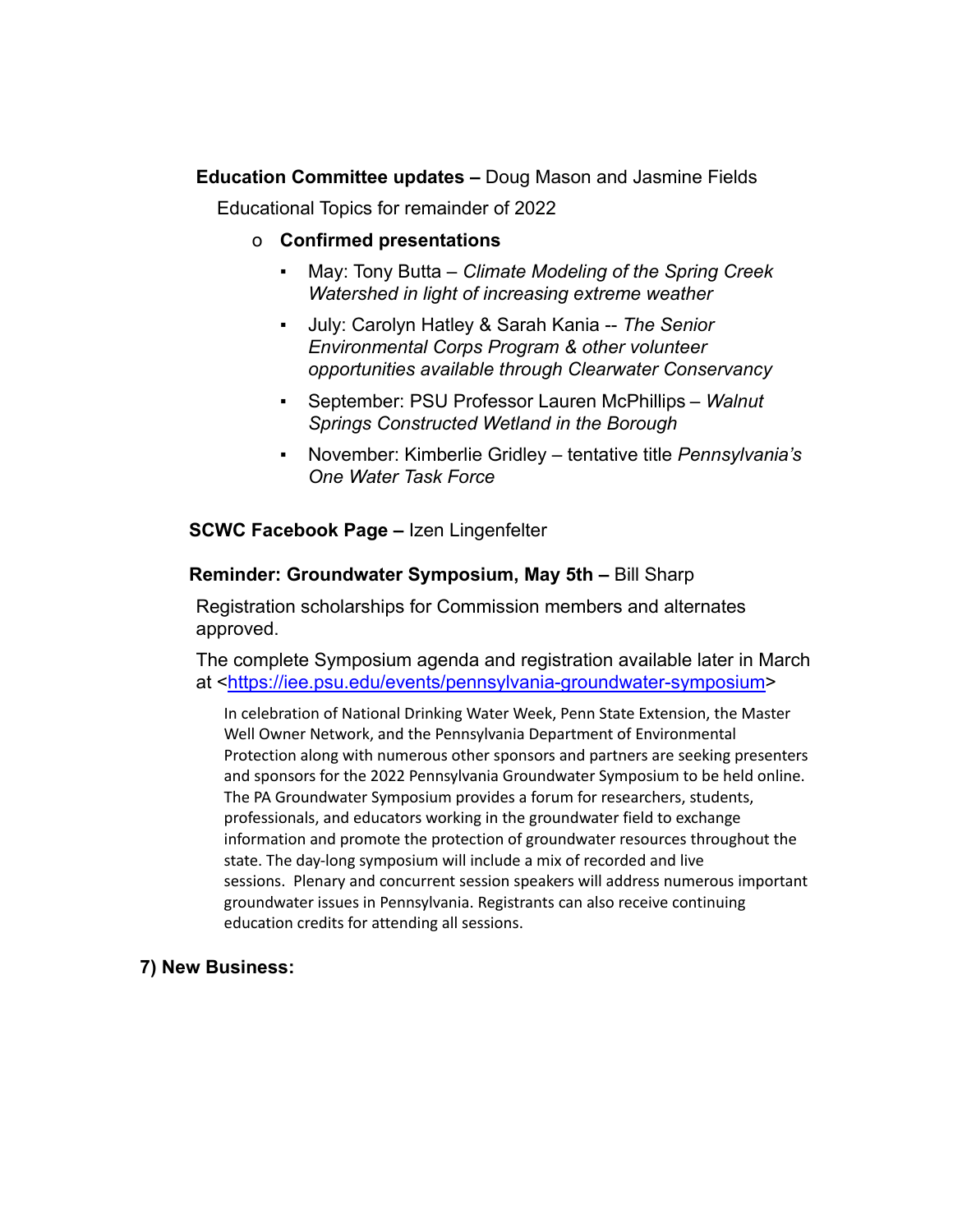#### **8) Financials -UPDATE**

a. **Reports:** January and February – Bill Sharp, Jon Eaton

| December 2021               |                          |                                   |
|-----------------------------|--------------------------|-----------------------------------|
| Project Fund: Debit:        | \$0.00 Credit:           | \$00.00 Balance:                  |
| \$2,015.63                  |                          |                                   |
| <b>General Fund: Debit:</b> | \$0.00<br>Credit:        | \$2228.60 Balance:                |
| \$28,093.24                 |                          |                                   |
| January 31st 2022           |                          |                                   |
| Project Fund: Debit:        | <b>Credit:</b><br>\$0.00 | \$0.00 Balance:                   |
| \$2,150.63                  |                          |                                   |
| General Fund: Debit:        |                          | \$66.70 Credit: \$358.10 Balance: |
| \$28,384.64                 |                          |                                   |
| [Credit = Potter Twp]       |                          |                                   |
| February 28th 2022          |                          |                                   |
| Project Fund: Debit:        | <b>Credit:</b><br>\$0.00 | \$0.00 Balance:                   |
| \$2,150.63                  |                          |                                   |
| <b>General Fund: Debit:</b> | \$0.00<br>Credit:        | \$0.00 Balance:                   |
| \$28,384.64                 |                          |                                   |

**9) Once Around the Watershed:** Members are asked to share relevant water related news from their municipality.

#### **10) Remaining Meetings for 2022:**

May 18, 2022 July 20, 2022 September 21, 2022 November 16, 2022

CNET coverage of this meeting is sponsored by Ferguson Township. The meeting will be rebroadcast on C-NET channel 7 at the following times: Wednesday, March 30 - 9:30 p.m. Friday, April 1 - 2:00 a.m. Saturday, April 2 - 8:00 a.m. Sunday, April 3 - 4:00 p.m.

Joanne Tosti-Vasey is inviting you to a scheduled Zoom meeting.